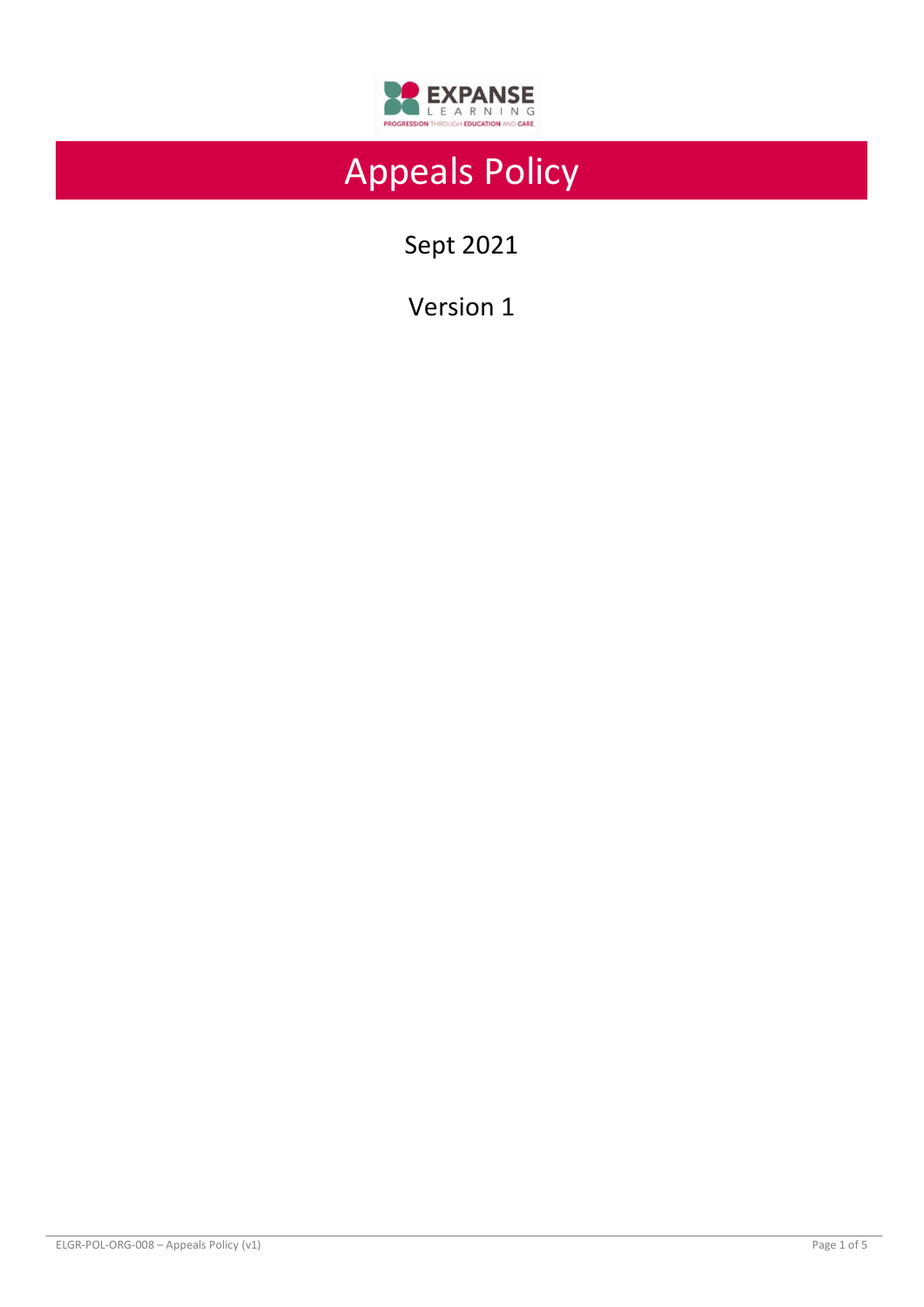## **1. Scope**

This policy applies to all staff at Expanse Learning

## **2. Appeals Procedure**

Students wishing to appeal must do so within 14 days of receiving the disputed assessment decision and are advised to keep copies of all documents relating to the appeal.

It is ultimately the responsibility of the Board of Directors to ensure that this procedure is published and accessible to all personnel, Students and any relevant third parties. However, the quality coordinators (QC) specific to each qualification are responsible for ensuring this information is fully understood by their qualification team and by the students who commence courses/programmes in their area.

## **Stage 1**

The appeal should be made, in the first instance, to the assessor who made the original assessment decision. At this stage, a verbal appeal is acceptable, although the learner is recommended to put the appeal in writing using the Learner Appeals Form. The assessor should explain his/her rationale for the decision that is being disputed. The assessor is required to record an overview of the appeal and the outcome of the discussion and forward this to the IV and to the lead IV to retain with the centre's assessment and appeals records.

## **Stage 2**

If Students remain dissatisfied with the assessment decision and wish to challenge the outcome of Stage 1, then they are required to appeal in writing to the Lead IV within 7 working days of the Stage 1 process, using the Student Appeals Form 2.

The Lead IV will write to the student to acknowledge receipt of the appeal within 7 working days and outline the course of action to be taken.

The lead IV will carry out an investigation, ensuring that another appropriately qualified internal verifier is involved in the review, and we will write to the student within 7 working days with the findings and a decision as to whether the appeal was justified.

Students are required to provide as much information as possible regarding the disputed assessment decision. When completing the Appeals Form 2, information should include:

- the date and type of the assessment (i.e., observation of practical work, assessment of a set task/assignment, result of an internally assessed question paper)
- the name of the assessor involved
- a brief outline of the reason for the appeal
- any associated documents (i.e., learner evidence, record of feedback from the assessor involved).

## **All Stage 2 appeals should be sent to:** Lead Internal Verifier

Expanse Learning The Stadium Leigh Sports Village Sale Way Leigh WN7 4JY

Upon receipt of the appeal the IV will contact the relevant person required to conduct an appropriate review of the evidence and an independent assessor or internal verifier and/or relevant QC may review/reassess the students work

against the assessment criteria for the qualification, where required. One of the following decisions will be communicated to the student by the IV in writing within 7 working days of the decision having been made. This will be to either:

- uphold the original assessment decision
- offer the learner an opportunity for a resit/reassessment free of charge
- overturn the original decision.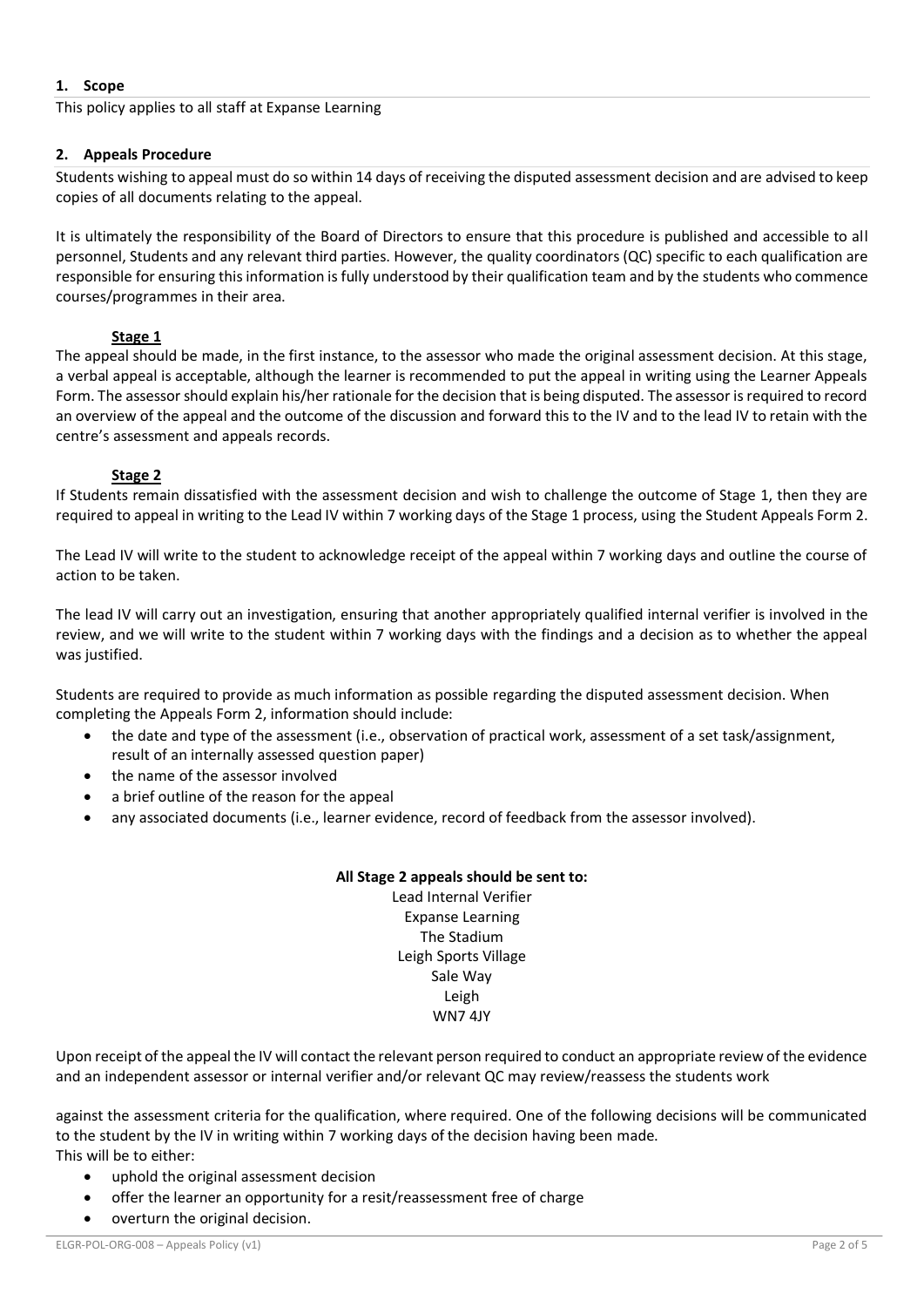These decisions will be recorded on the Student Appeal Form 2.

The decision will also be communicated to the original assessor and the assessor/lead internal verifier who assisted in Stage 2 of the appeal. Copies of records of appeals are retained with the assessment and appeals records. Expanse Learning will retain records of appeals for a minimum period of five years.

## **Stage 3**

If students have followed Stage 1 and 2 of the appeals procedure and remain dissatisfied with the outcome, they have the right to take their appeal to the awarding body within 20 working days of the decision being communicated to them by recognised centre.

> **All Stage 3 appeals should be sent to:** For Pearson Edexcel: INFORMATION CAN BE FOUND AT [edexcelappeals@pearson.com.](mailto:edexcelappeals@pearson.com)

#### **3. Monitoring arrangements**

This policy will be reviewed every 12 months but can be revised as needed

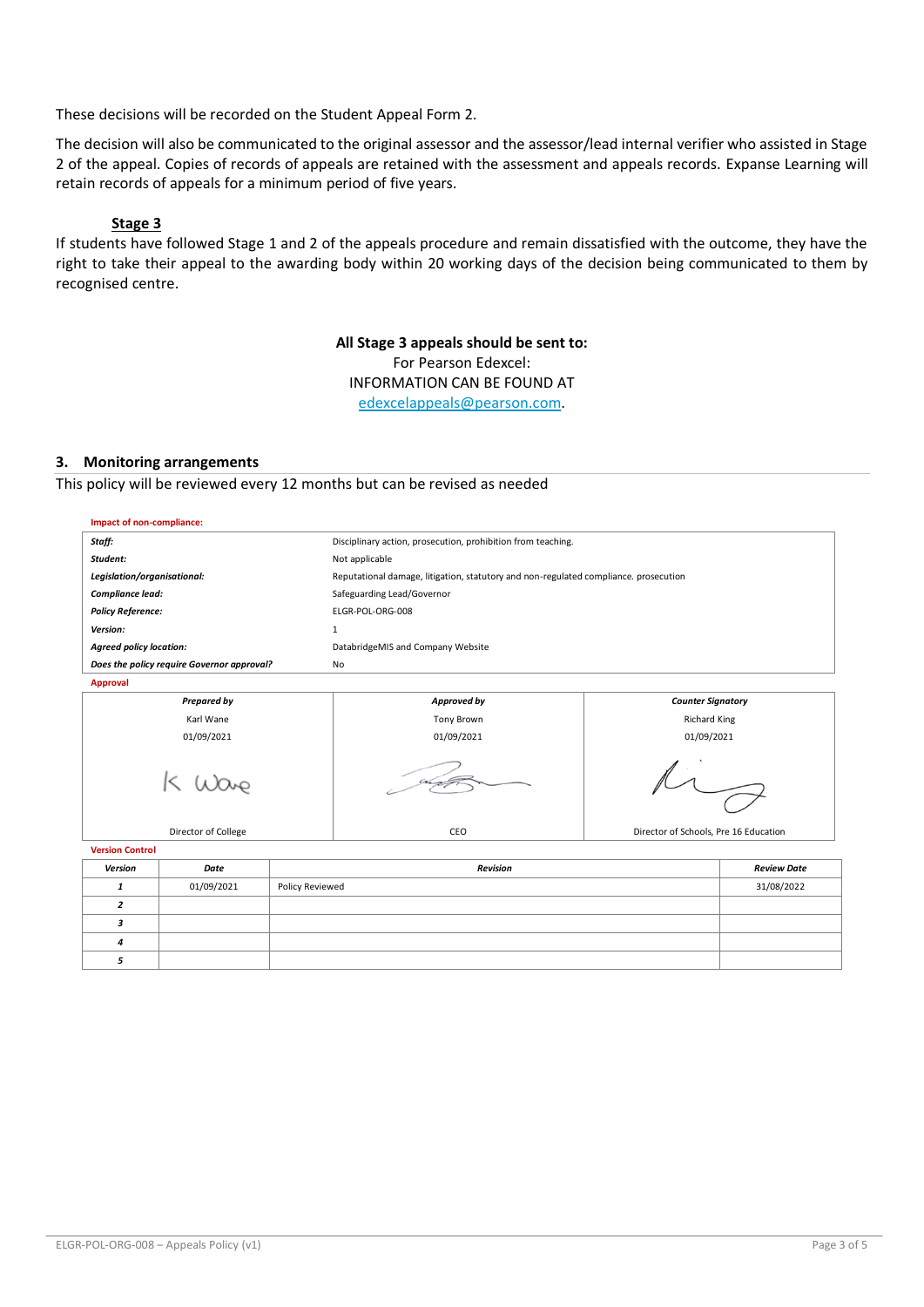## **Stage 1**

The student may use this form to appeal against the outcomes of an assessment decision to the assessor.

| Student name:                                                             |       |  |
|---------------------------------------------------------------------------|-------|--|
| Date of assessment:                                                       |       |  |
| Name of assessor (against<br>whose decision the<br>appeal is being made): |       |  |
| Nature of the Appeal:                                                     |       |  |
|                                                                           |       |  |
|                                                                           |       |  |
|                                                                           |       |  |
|                                                                           |       |  |
|                                                                           |       |  |
| Details of Original Assessment Decision:                                  |       |  |
|                                                                           |       |  |
|                                                                           |       |  |
|                                                                           |       |  |
|                                                                           |       |  |
|                                                                           |       |  |
|                                                                           |       |  |
| Student Signature:                                                        | Date: |  |

## **To be completed by the assessor**

| Date of meeting:          |       |  |
|---------------------------|-------|--|
| <b>Assessor Response:</b> |       |  |
| <b>Declaration</b>        |       |  |
| Assessor:                 | Date: |  |
| Student:                  | Date: |  |